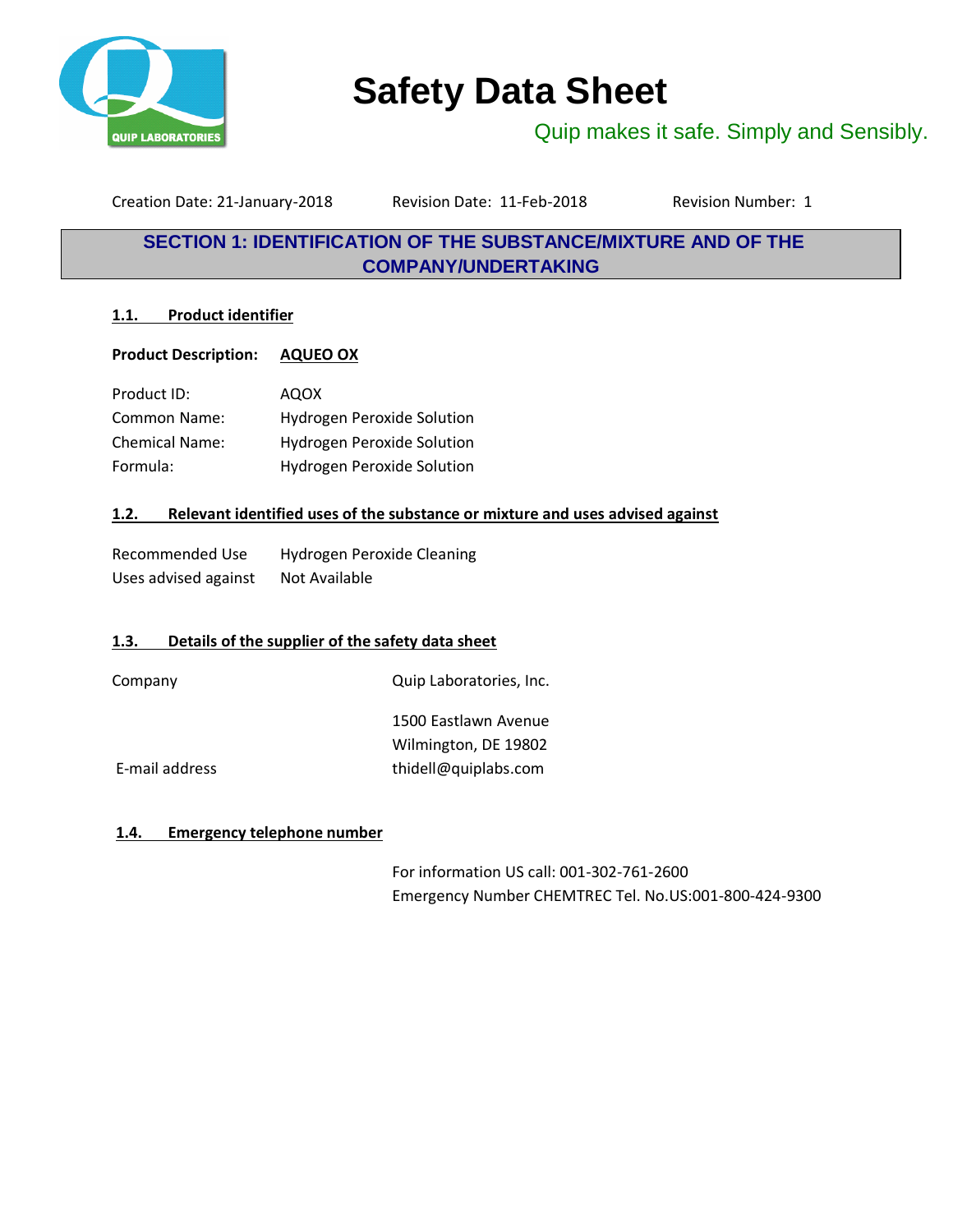# **SECTION 2: HAZARDS IDENTIFICATION**

# **2.1. Classification of the substance or mixture**



# **Classification:**

| <b>Acute Toxicity - Oral:</b>                           | Category 4                |
|---------------------------------------------------------|---------------------------|
| Acute toxicity – Inhalation (Vapors)                    | Category 4                |
| <b>Skin Corrosion/Irritation</b>                        | Category 2 Sub-category B |
| <b>Serious Eye Damage/Eye Irritation</b>                | Category 1                |
| <b>Specific Target Organ Toxicity (Single Exposure)</b> | Category 3                |
| <b>Oxidizing Liquids</b>                                | <b>Category 2</b>         |

# **2.2. Label elements**

#### **Hazard Statements**

- H318 Causes serious eye damage
- H302 Harmful if swallowed
- H332 Harmful if inhaled
- H335 May cause respiratory irritation
- H315 Causes skin irritation
- H270 May cause or intensify fire : oxidizer

#### **Precautionary Statements**

- P271 Use only outdoors or in a well-ventilated area
- P261 Avoid breathing mist/vapors/spray
- P280 Wear protective gloves / protective clothing / eye protection / face protection
- P210 Keep away from heat / sparks / open flames / hot surfaces. No smoking.
- P221 Take any precaution to avoid mixing with combustibles / flammables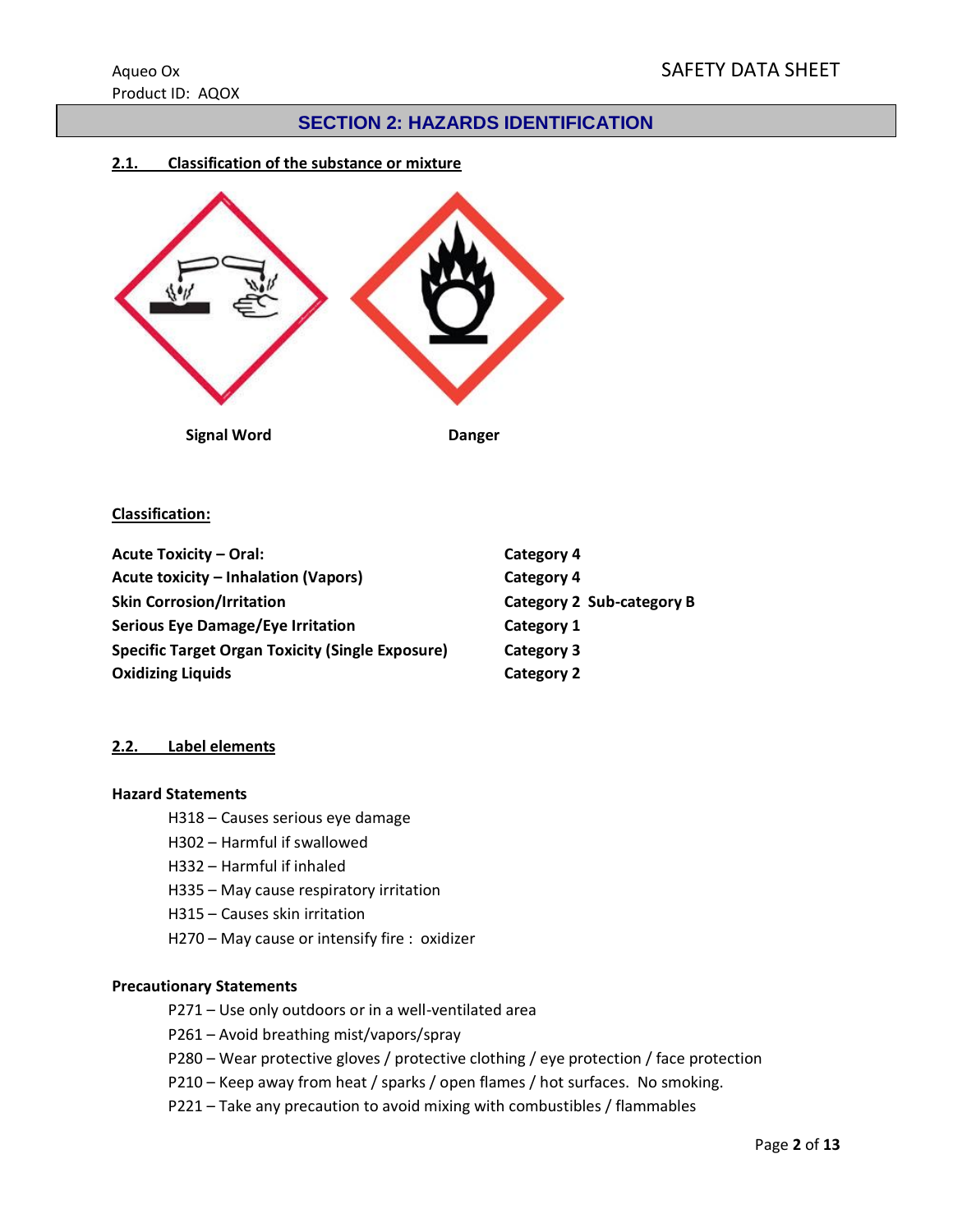P220 – Keep/store away from clothing / flammable materials / combustibles P305 - + P351 + P338 – IF IN EYES: Rinse cautiously with water for several minutes. Remove contact lenses, if present and easy to do. Continue rinsing. P310 – Immediately call a POISON CENTER or doctor. P302 + P352 – IF ON SKIN: Wash with plenty of water and soap. P332 + P313 – If skin irritation occurs: Get medical advice / attention. P362 + P364 – Take off all contaminated clothing and wash it before reuse. P304 + P340 – IF INHALED: Remove person to fresh air and keep comfortable for breathing. P312 – Call a POISON CENTER or doctor if you feel unwell. P301 + P312 – IF SWALLOWED: Call a POISON CENTER or doctor if you feel unwell. P330 – Rinse mouth. P370 + P378 – In case of fire: Use water for extinction.

# **2.3. Other hazards**

None known.



# **SECTION 3: COMPOSITION/INFORMATION ON INGREDIENTS**

| Component         | Weight % | CAS No.   |
|-------------------|----------|-----------|
| Hydrogen Peroxide | >30      | 7722-84-1 |
| Water             | u.s.     | 7732-18-5 |

*For the full text of the R-phrases and H-Statements mentioned in this Section, see Section 16*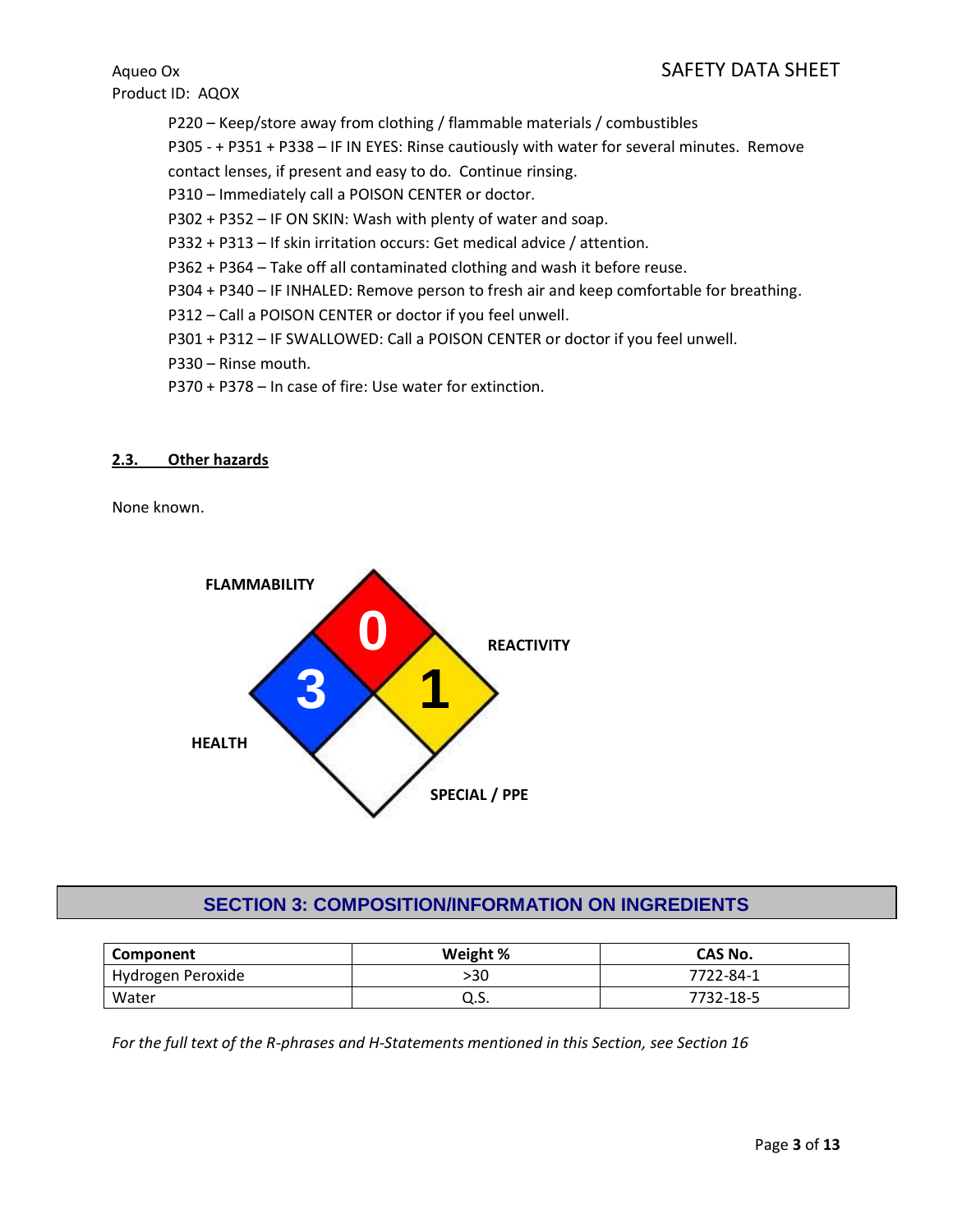# **SECTION 4: FIRST AID MEASURES**

#### **4.1. Description of first aid measures**

| <b>Eye Contact</b>                | Rinse immediately with plenty of water, also under the eyelids, for at<br>least 15 minutes. Obtain medical attention.                                 |
|-----------------------------------|-------------------------------------------------------------------------------------------------------------------------------------------------------|
| <b>Skin Contact</b>               | Wash off immediately with plenty of water for at least 15 minutes.<br>Obtain medical attention.                                                       |
| Ingestion<br><b>Inhalation</b>    | Do not induce vomiting. Obtain medical attention.<br>Move to fresh air. If breathing is difficult, give oxygen. Obtain medical<br>attention.          |
| <b>Protection of First-aiders</b> | Ensure that medical personnel are aware of the material(s) involved,<br>take precautions to protect themselves and prevent spread of<br>contamination |

#### **4.2. Most important symptoms and effects, both acute and delayed**

No information available

# **4.3. Indication of any immediate medical attention and special treatment needed**

**Notes to Physician** Treat symptomatically

# **SECTION 5: FIREFIGHTING MEASURES**

# **5.1. Extinguishing media**

#### **Suitable Extinguishing Media:**

Use water spray, alcohol-resistant foam, dry chemical or carbon dioxide.

# **Extinguishing media which must not be used for safety reasons:** No information available.

#### **5.2. Special hazards arising from the substance or mixture**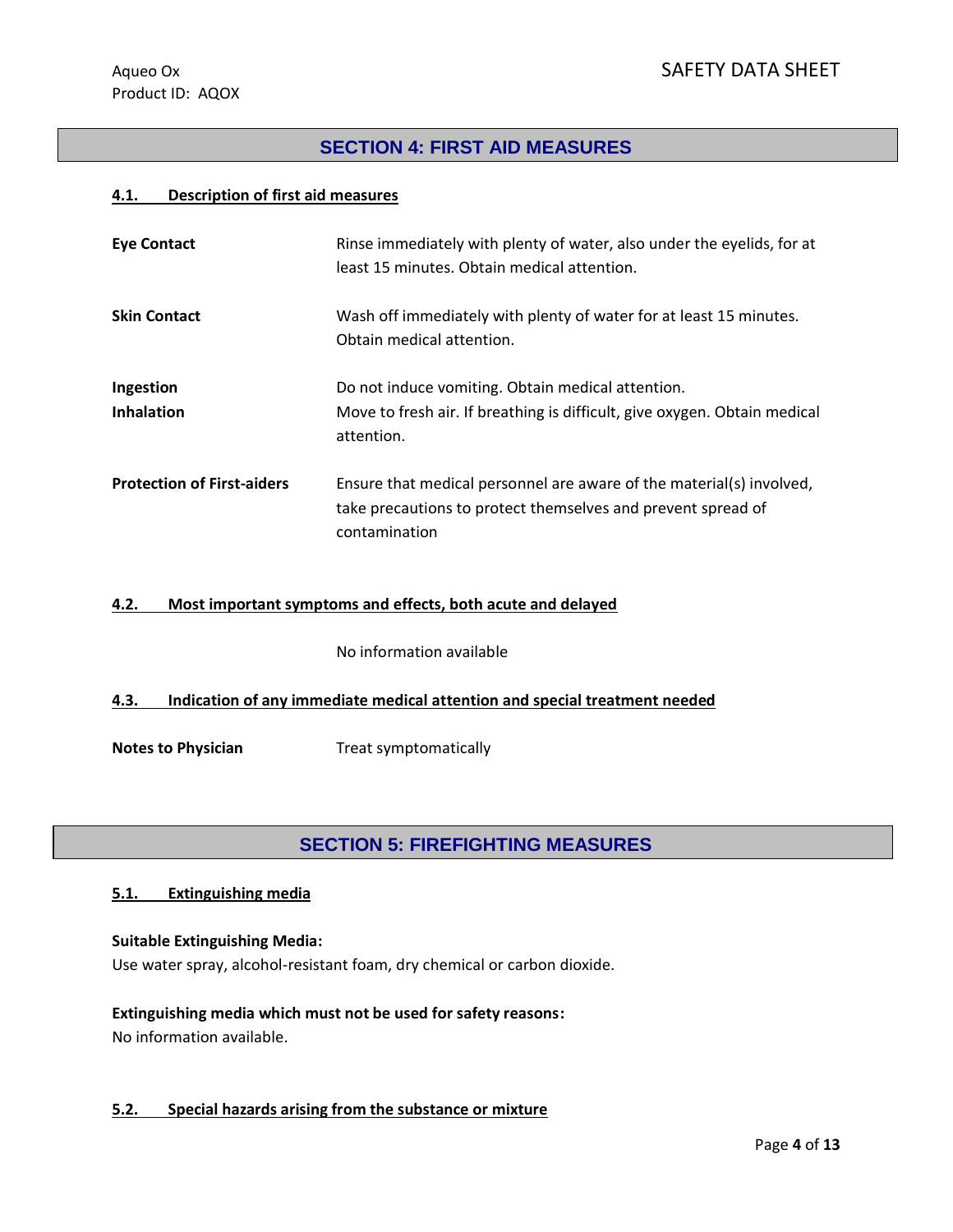Product ID: AQOX No information available.

# Aqueo Ox SAFETY DATA SHEET

# **Hazardous Combustion Products:**

Carbon monoxide (CO), Carbon dioxide (CO2).

# **5.3. Advice for firefighters**

As in any fire, wear self-contained breathing apparatus pressure-demand, MSHA/NIOSH (approved or equivalent) and full protective gear. Thermal decomposition can lead to release of irritating gases and vapors.

# **SECTION 6: ACCIDENTAL RELEASE MEASURES**

# **6.1. Personal precautions, protective equipment and emergency procedures**

Ensure adequate ventilation. Use personal protective equipment.

# **6.2. Environmental precautions**

Should not be released into the environment.

# **6.3. Methods and material for containment and cleaning up**

Collect spillage and collect in suitable container for disposal.

# **6.4. Reference to other sections**

Refer to protective measures listed in Sections 8 and 13.

# **SECTION 7: HANDLING AND STOARGE**

# **7.1. Precautions for safe handling**

Wear personal protective equipment. Ensure adequate ventilation. Do not get in eyes, on skin, or on clothing. Avoid ingestion and inhalation.

# **7.2. Conditions for safe storage, including any incompatibilities**

Keep containers tightly closed in a dry, cool and well-ventilated place.

# **7.3. Specific end use(s)**

Use in industrial applications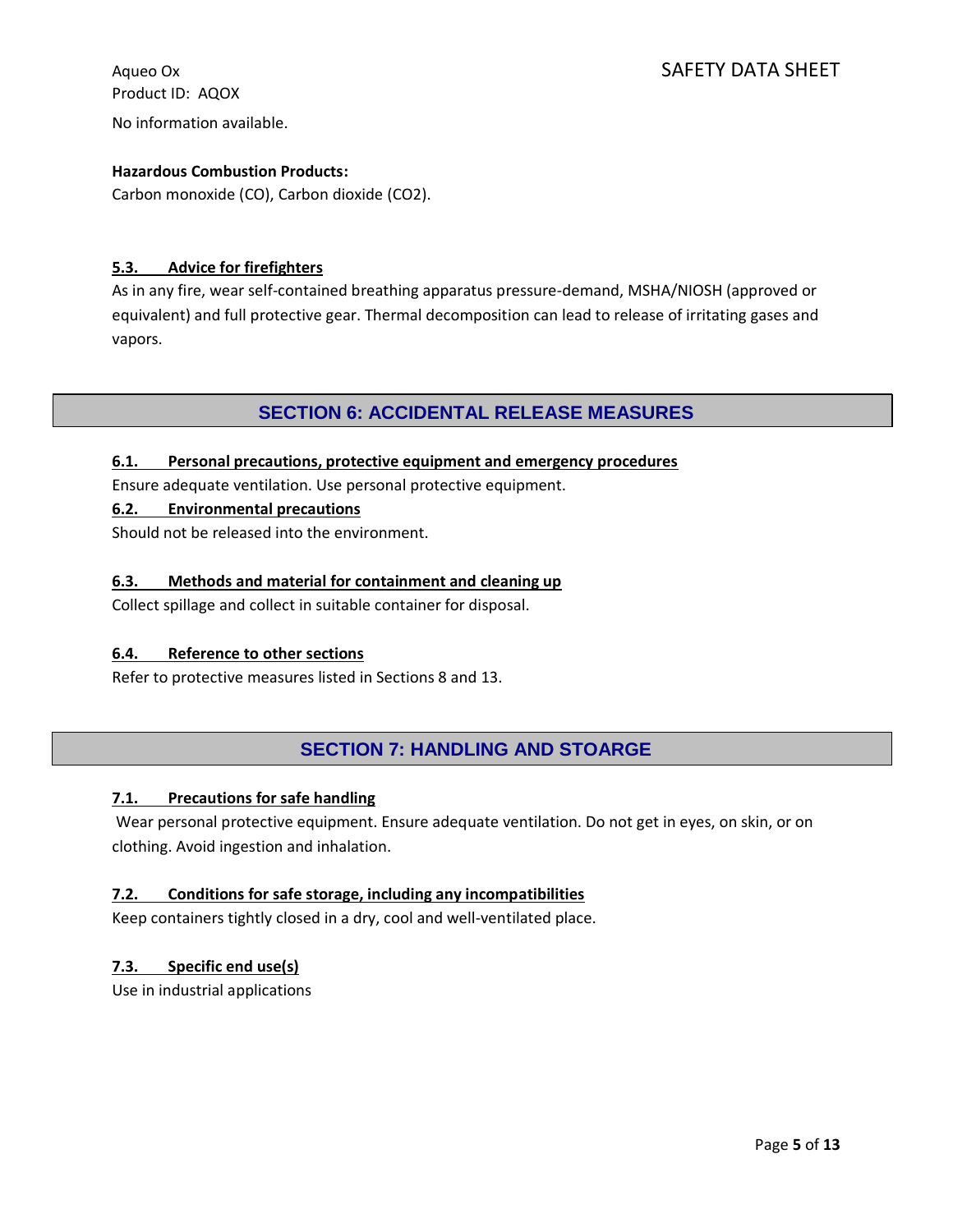# **SECTION 8: EXPOSURE CONTROLS/PERSONAL PROTECTION**

#### **8.1. Control parameters**

#### **Exposure limits**

List source(s):

#### **Biological limit values:**

This product, as supplied, does not contain any hazardous materials with biological limits established by the region specific regulatory bodies.

| Component         | STD | TWA       |                         | <b>STEL</b> |                   | <b>Notes</b> |
|-------------------|-----|-----------|-------------------------|-------------|-------------------|--------------|
| Hydrogen Peroxide | WEL | ppm<br>a. | $1.4 \,\mathrm{mg/m^3}$ | ppm         | mg/m <sup>3</sup> |              |
| .<br>.            | .   |           |                         |             |                   |              |

WEL = Workplace Exposure Limit1 ppm

#### **Ingredient Comments**

STEL = Short Term Exposure TWA = Time Weighted Average

#### **8.2. Exposure controls**

Hygiene Measures: Handle in accordance with good industrial hygiene and safety practice **Engineering Measures**: Ensure that eyewash stations and safety showers are close to the workstation location. Ensure adequate ventilation, especially in confined areas

**Personal protective equipment**



**Eye Protection:** Safety glasses with side-shields or face shield Hand Protection: Protective gloves. Polyvinyl chloride (PVC)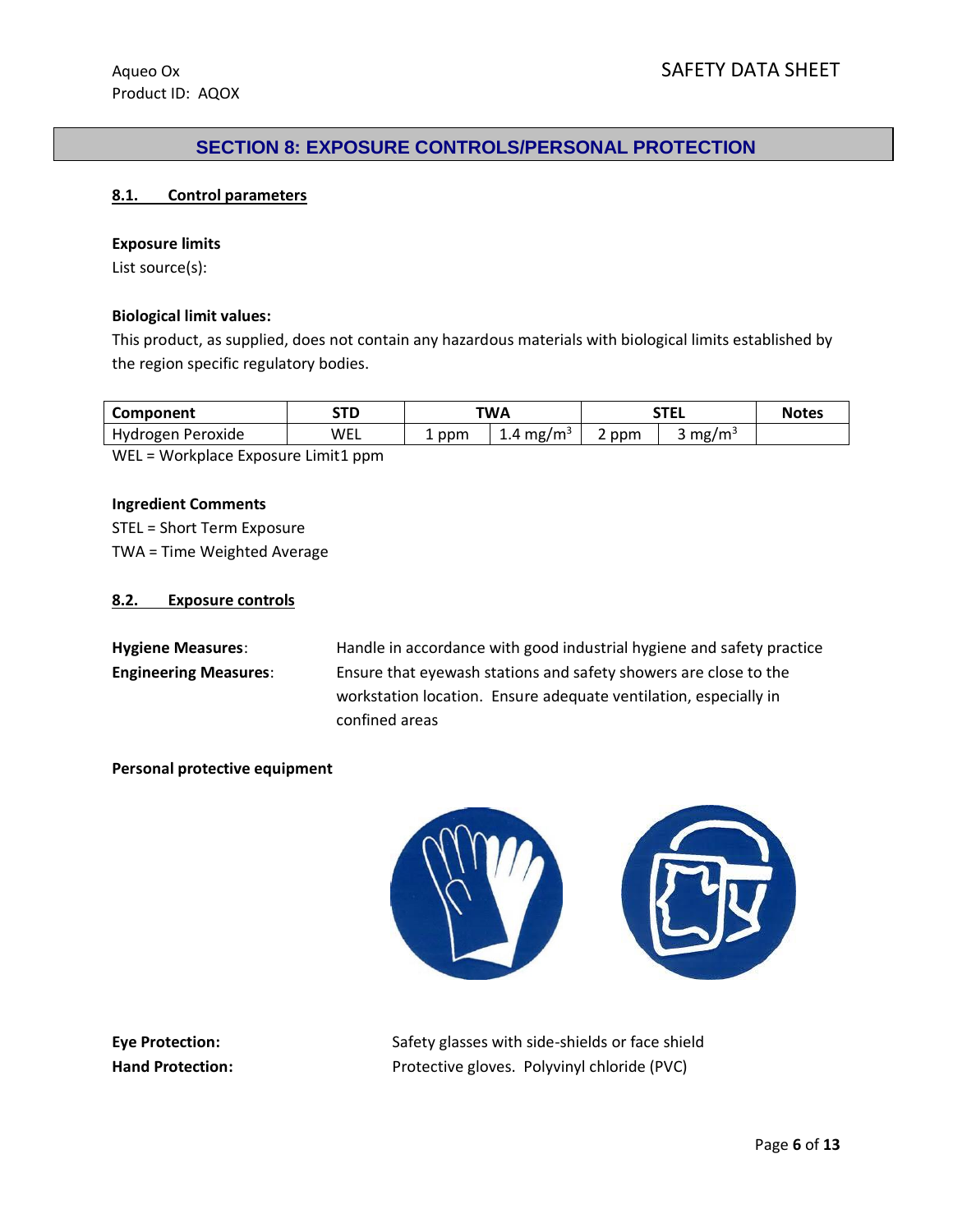| Aqueo Ox<br>Product ID: AQOX            | <b>SAFETY DATA SHEET</b>                                                                                                                                                                                                                                     |
|-----------------------------------------|--------------------------------------------------------------------------------------------------------------------------------------------------------------------------------------------------------------------------------------------------------------|
| Skin and body protection:               | Wear appropriate protective gloves and clothing to prevent skin<br>exposure                                                                                                                                                                                  |
| <b>Respiratory Protection:</b>          | Follow the OSHA respirator regulations found in 29 CFR<br>1910.134 or European Standard EN 149. Use a NIOSH/MSHA or<br>European Standard EN 149 approved respirator if exposure<br>limits are exceeded or if irritation or other symptoms are<br>experienced |
| <b>Hygiene Measures:</b>                | Handle in accordance with good industrial hygiene and safety<br>practice                                                                                                                                                                                     |
| <b>Environmental exposure controls:</b> | No information available.                                                                                                                                                                                                                                    |

# **SECTION 9: PHYSICAL AND CHEMICAL PROPERITES**

# **9.1. Information on basic physical and chemical properties**

| Appearance                                      | Clear                     |
|-------------------------------------------------|---------------------------|
| <b>Physical State</b>                           | Liquid                    |
| Odor                                            | Odorless                  |
| <b>Odor Threshold</b>                           | No data available         |
| pH (10% soln.)                                  | < 4.0                     |
| <b>Melting Point/Range</b>                      | No data available         |
| <b>Softening Point</b>                          | No data available         |
| <b>Boiling Point/Range</b>                      | Greater than 220°F        |
| <b>Flash Point</b>                              | No data available         |
| <b>Evaporation Rate</b>                         | No information available  |
| <b>Flammability (solid,gas)</b>                 | No information available. |
| <b>Explosion Limits</b>                         | No data available.        |
| <b>Vapor Pressure</b>                           | No data available         |
| <b>Vapor Density</b>                            | Not applicable            |
| <b>Specific Gravity / Density</b>               | $1.10 - 1.15$             |
| <b>Bulk Density</b>                             | No data available         |
| <b>Water Solubility</b>                         | Soluble                   |
| Solubility in other solvents                    | No information available. |
| <b>Partition Coefficient (n- octanol/water)</b> | No data available         |
| <b>Autoignition Temperature</b>                 | No data available         |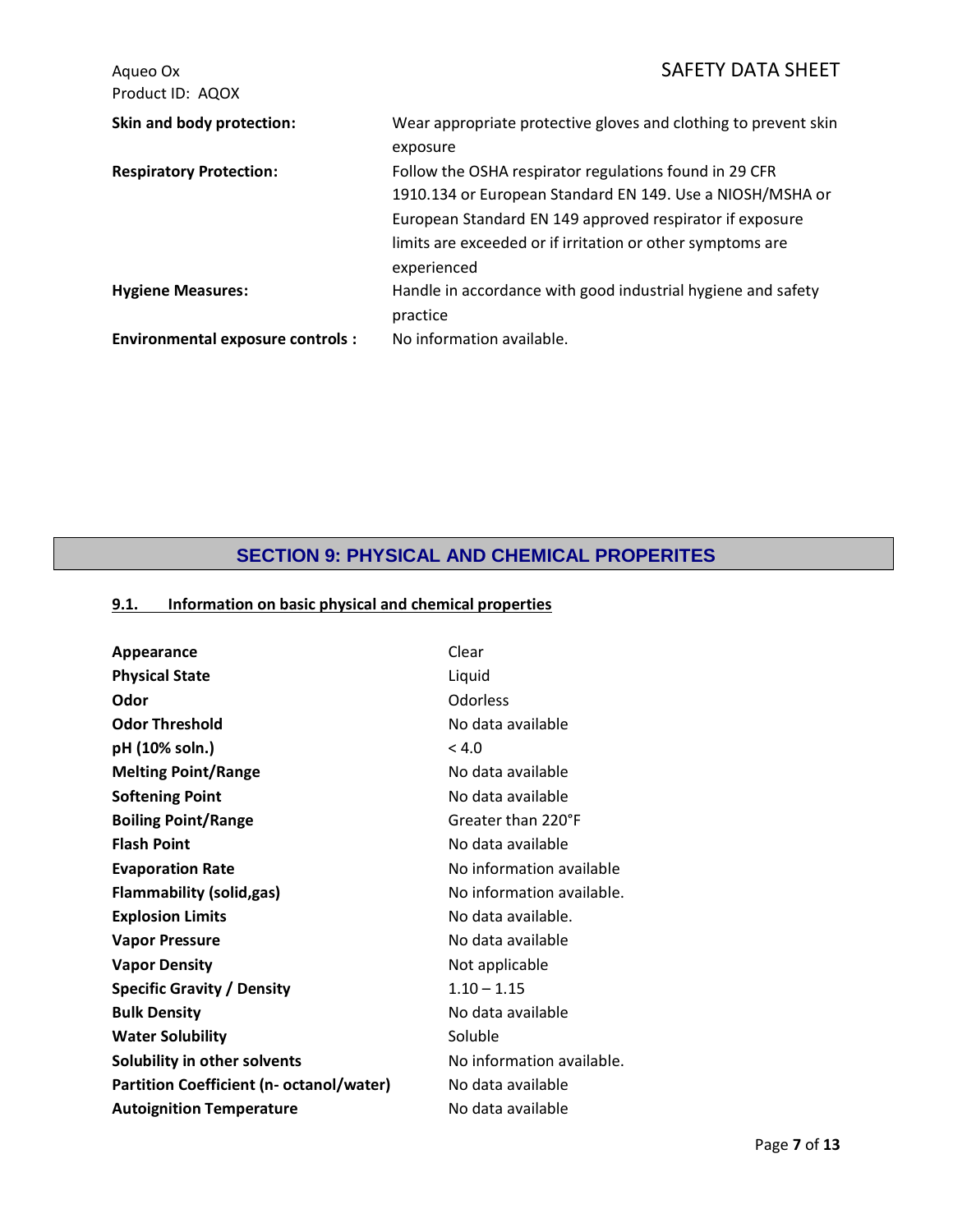| Decomposition temperature                        | No data available |
|--------------------------------------------------|-------------------|
| <b>Viscosity</b>                                 | No data available |
| <b>Explosive Properties Oxidizing Properties</b> | No data available |

#### **9.2. Other information**

Molecular Formula Not Available Molecular Weight Not Available

# **SECTION 10: STABILITY AND REACTIVITY**

| <b>Chemical stability</b><br>10.1.                              |                                                                           |
|-----------------------------------------------------------------|---------------------------------------------------------------------------|
| Stable under normal conditions.                                 |                                                                           |
| <b>Possibility of hazardous reactions</b><br>10.2.              |                                                                           |
| <b>Hazardous Polymerization:</b><br><b>Hazardous Reactions:</b> | Hazardous polymerization does not occur.<br>None under normal processing. |
| <b>Materials to avoid</b><br>10.3.                              | Chlorine containing compounds                                             |
| Incompatible materials<br>10.4.                                 | Strong oxidizing agents. Strong acids. Strong bases.                      |
| <b>Hazardous decomposition products</b><br>10.5.                | None known                                                                |

# **SECTION 11: TOXICOLOGICAL INFORMATION**

# **11.1. Information on toxicological effects**

# (a) acute toxicity;

| Component                           | LD50 Oral           | <b>LD50 Dermal</b>            | <b>LC50 Inhalation</b>               |
|-------------------------------------|---------------------|-------------------------------|--------------------------------------|
| Hydrogen Peroxide<br>(35% solution) | $>1000$ mg/kg (Rat) | $>$ 2000 mg/kg bw<br>(rabbit) | $>170 \text{ mg/m}^3 (4 \text{-}hr)$ |
|                                     |                     |                               |                                      |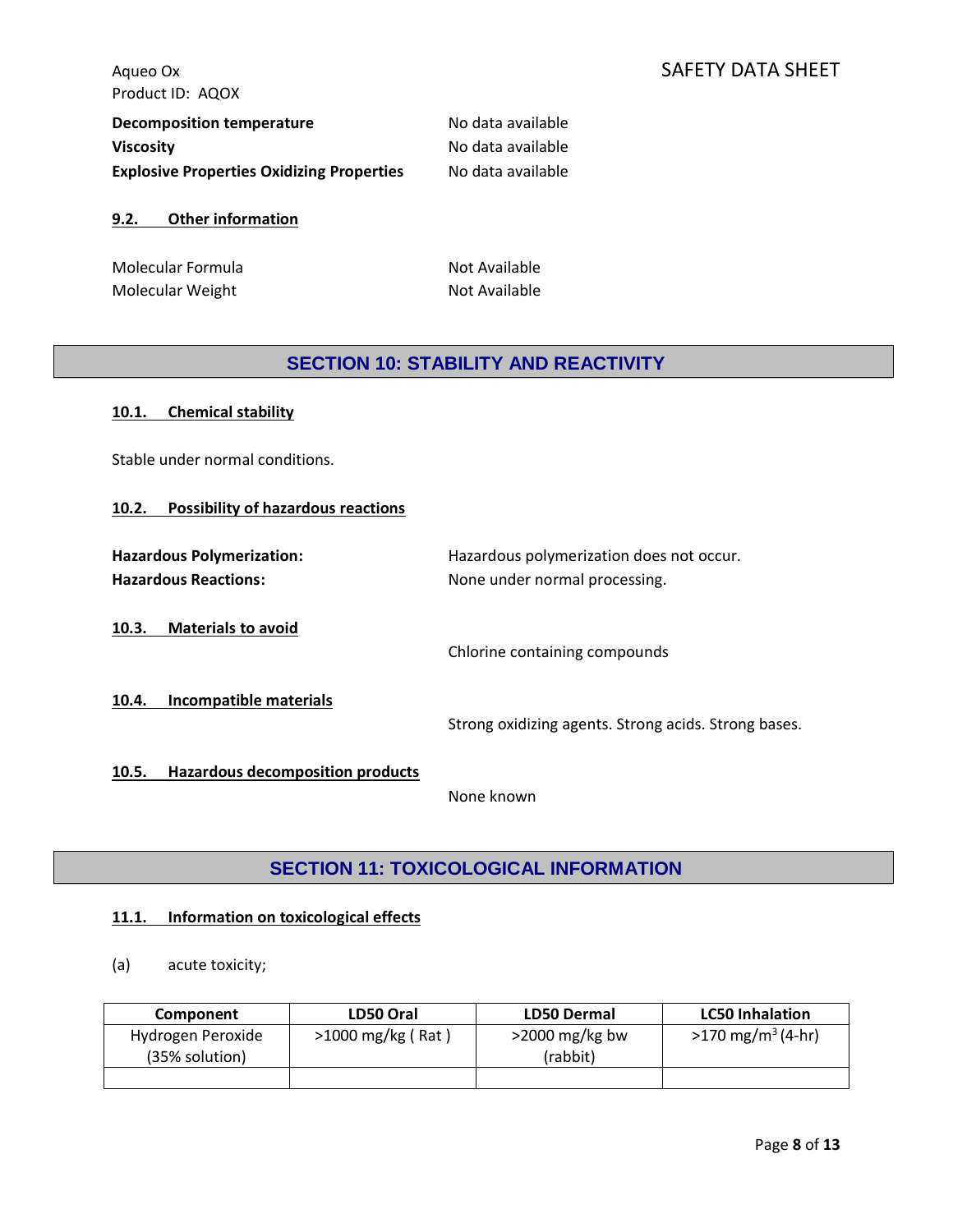- (b) skin corrosion/irritation; Causes severe skin burns
- (c) serious eye damage/irritation; Causes eye damage
- (d) respiratory or skin sensitization;

|     | Respiratory                                | Based on available data, the classification criteria are not met                                                     |
|-----|--------------------------------------------|----------------------------------------------------------------------------------------------------------------------|
|     | <b>Skin</b>                                | Based on available data, the classification criteria are not met                                                     |
| (e) | germ cell mutagenicity;                    | Based on available data, the classification criteria are not met                                                     |
| (f) | carcinogenicity;                           | Based on available data, the classification criteria are not met                                                     |
|     |                                            | There are no known carcinogenic chemicals in this product                                                            |
| (g) | reproductive toxicity;                     | Based on available data, the classification criteria are not met                                                     |
| (h) | STOT-single exposure;                      | Based on available data, the classification criteria are not met                                                     |
| (i) | STOT-repeated exposure;                    | Based on available data, the classification criteria are not met                                                     |
|     | <b>Target Organs</b>                       | Skin, Respiratory system, Eyes                                                                                       |
| (j) | aspiration hazard;                         | Not applicable                                                                                                       |
|     | <b>Other Adverse Effects</b>               | See actual entry in RTECS for complete information The<br>toxicological properties have not been fully investigated. |
|     | Symptoms / effects, both acute and delayed | No information available.                                                                                            |

# **SECTION 12: ECOLOGICAL INFORMATION**

# **12.1. Toxicity**

Ecotoxicity effects

| Component | <b>Fish Pimephales</b><br>promelas | <b>Fish Leuciscus idus</b> | Daphnia Magna | Algae<br>Skeletonema<br>costatum |
|-----------|------------------------------------|----------------------------|---------------|----------------------------------|
| Hydrogen  | 16.4 mg/L                          | $35 \text{ mg/L}$          | $7.7$ mg/L    | $1.38$ mg/L                      |
| Peroxide  | 96 h LC50                          | 72 h LC50                  | 24 h EC50     | 72 h EC50                        |
|           |                                    |                            |               |                                  |

**12.2.** Persistence and degradability **Product is biodegradable** 

Persistence: **Persistence:** Soluble in water, Persistence is unlikely, based on information available.

**12.3. Bioaccumulative potential** Bioaccumulation is unlikely

**12.4. Mobility in soil** The product is water soluble, and may spread in water systems. Will likely be mobile in the environment due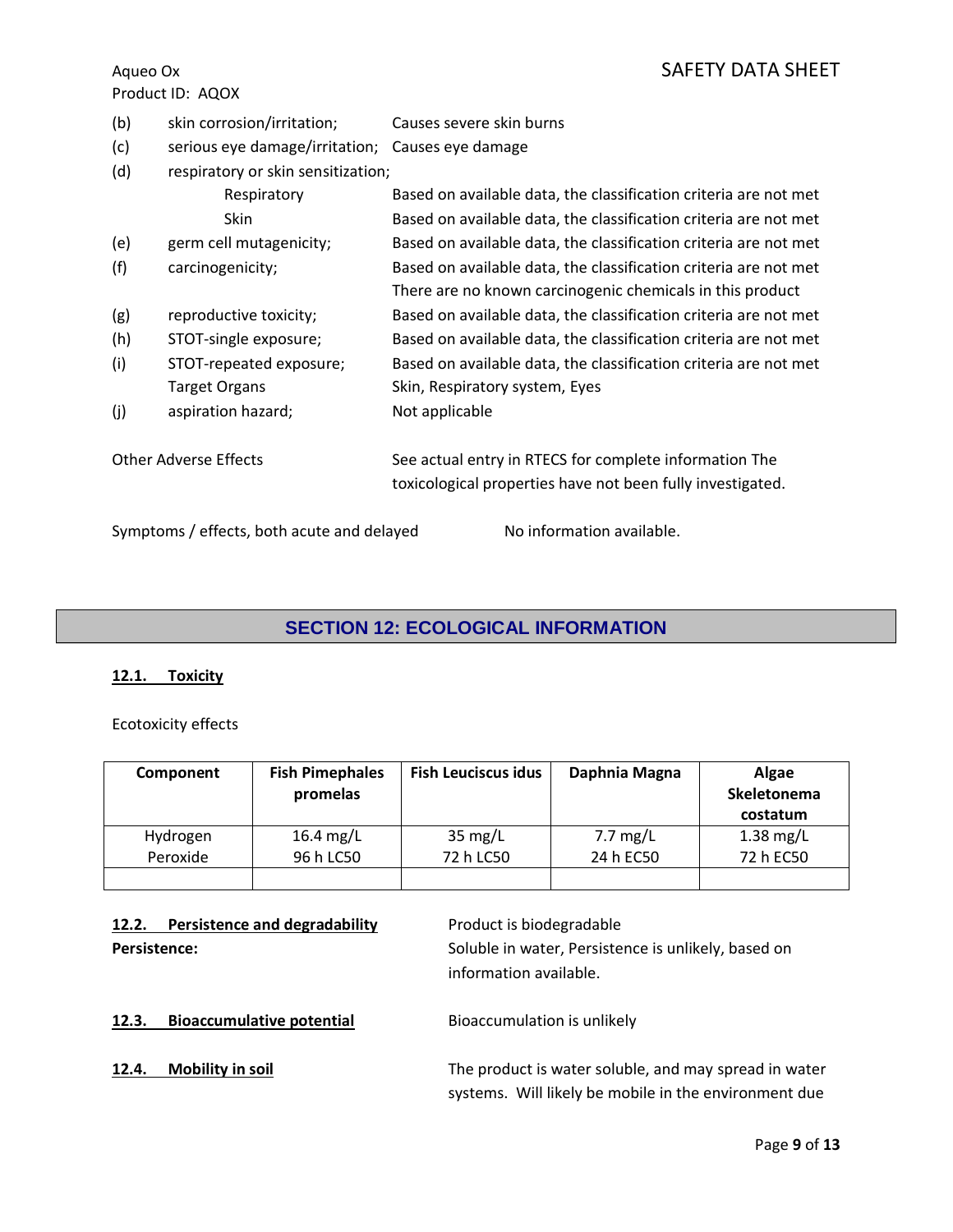# Aqueo Ox SAFETY DATA SHEET

Product ID: AQOX

to its water solubility. Highly mobile in soils.

12.5. **Results of PBT and vPvB assessment** Substance is not considered persistent, bioaccumulative And toxic (PBT) / very persistent and very Bioaccumulative (vPvB). **12.6. Other adverse effects** Endocrine Disruptor Information This product does not contain any known or suspected endocrine disruptors Persistent Organic Pollutant This product does not contain any known or suspected substance Ozone Depletion Potential This product does not contain any known or suspected substance

# **SECTION 13: DISPOSAL CONSIDERATIONS**

#### **13.1. Waste treatment methods**

Federal, state and local disposal laws and regulations will determine the proper waste disposal/recycling/reclamation/treatment procedure. Disposal requirements are dependent on the hazard classification and will vary by location and the type of disposal selected. All waste materials should be reviewed to determine the applicable hazards (testing may be necessary).

# **SECTION 14: TRANSPORT INFORMATION**

| 14.1. | <b>UN</b> number:                   | <b>UN 2014</b>                                       |                                     |
|-------|-------------------------------------|------------------------------------------------------|-------------------------------------|
| 14.2. | Proper shipping name:               |                                                      | HYDROGEN PEROXIDE, AQUEOUS SOLUTION |
| 14.3. | Transport hazard class(es):         | Class 5.1, Subsidiary Class: 8                       |                                     |
| 14.4. | Packing group:                      | Ш                                                    |                                     |
|       |                                     |                                                      |                                     |
| 14.5. | <b>Environmental hazards</b>        | Environmentally Hazardous Substance/Marine Pollutant |                                     |
| 14.6. | <b>Special precautions for user</b> | EMS: F-A, S-B                                        | Tunnel Restriction Code: (E)        |
| 14.7. | <b>Transport in bulk according</b>  | Not applicable, packaged goods                       |                                     |
|       | to Annex II of MARPOL73/78 and      |                                                      |                                     |
|       | the IBC Code                        |                                                      |                                     |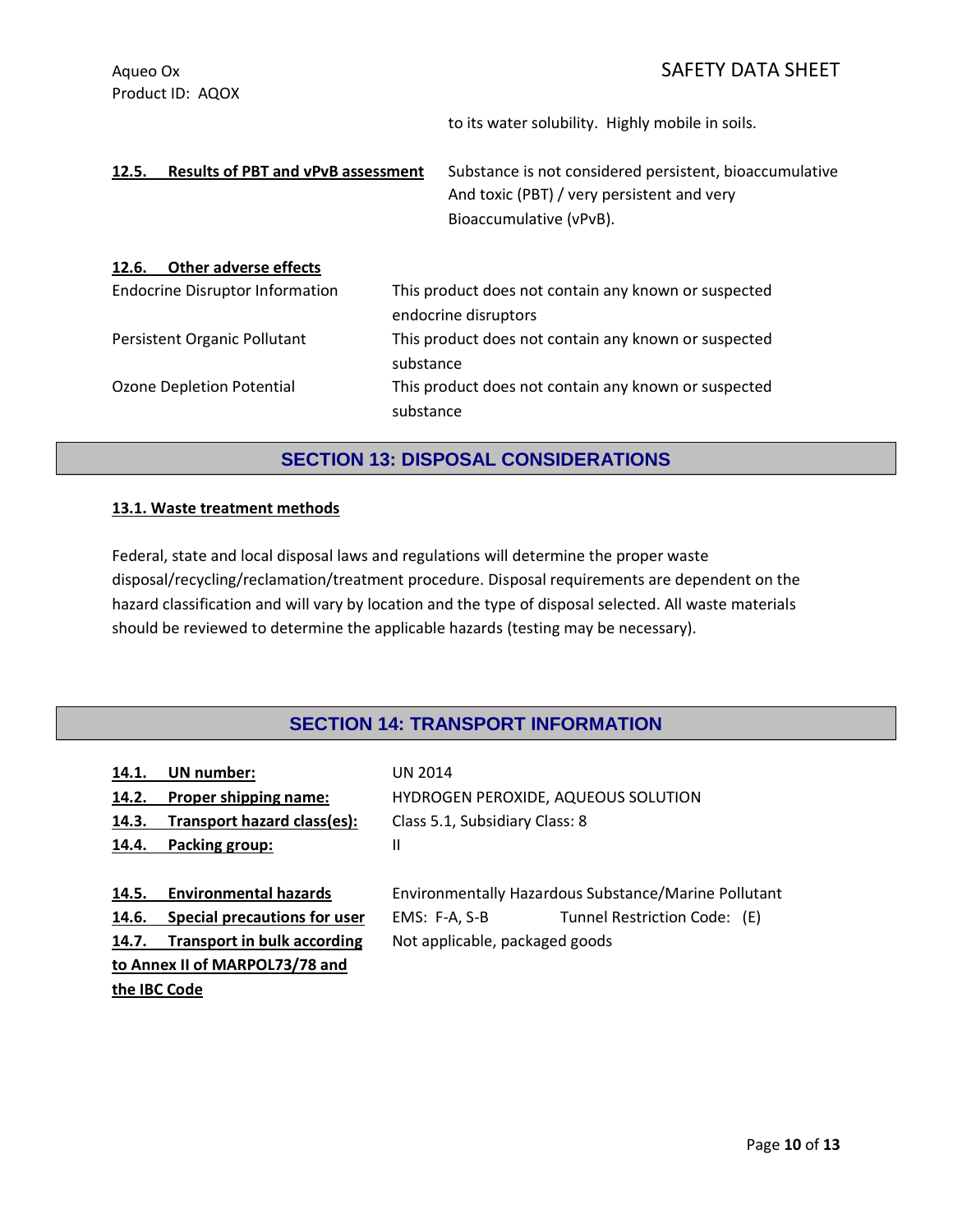# **SECTION 15: REGULATORY INFORMATION**

### **15.1. Safety, health and environmental regulations/legislation specific for the substance or mixture**

#### **US FEDERAL REGULATIONS:**

**TSCA:** In TSCA (Toxic Substances Control Act)

#### **SARA 311 and 312 HAZARD CATEGORIES:**

| Immediate (Acute): Yes | Delayed (Chronic): No          | Fire: No |
|------------------------|--------------------------------|----------|
| Reactivity: No         | Sudden Release of Pressure: No |          |

#### **SARA SECTION 313 NOTIFICATION:**

This product does not contain toxic chemicals subject to the reporting requirements of Section 313 of Title III of the Superfund Amendments and Reauthorization Act of 1986 and 40 CFR Part 372.

#### **CAA 602 OZONE DEPLETING SUBSTANCES (ODS):**

This product neither contains nor is manufactured with an ozone depleting substance subject to the labeling requirements of the Clean Air Act Amendments 1990 and 40 CFR Part 82.

**VOLATILE ORGANIC COMPOUNDS (VOC):** Not Applicable.

**US STATE REGULATIONS:**

**VOLATILE ORGANIC COMPOUNDS (CARB):** Not Applicable.

| <b>CANADIAN REGULATIONS:</b> | N/A |
|------------------------------|-----|
| DSL/NDSL:                    | N/A |
| <b>WHMIS CLASSIFICATION:</b> | N/A |

Take note of Control of Substances Hazardous to Health Regulations (COSHH) 2002 and 2005 Amendment.

Take note of Dir 94/33/EC on the protection of young people at work.

Take note of Directive 98/24/EC on the protection of the health and safety of workers from the risks related to chemical agents at work.

#### **15.2. Chemical safety assessment**

A Chemical Safety Assessment/Report (CSA/CSR) has not been completed.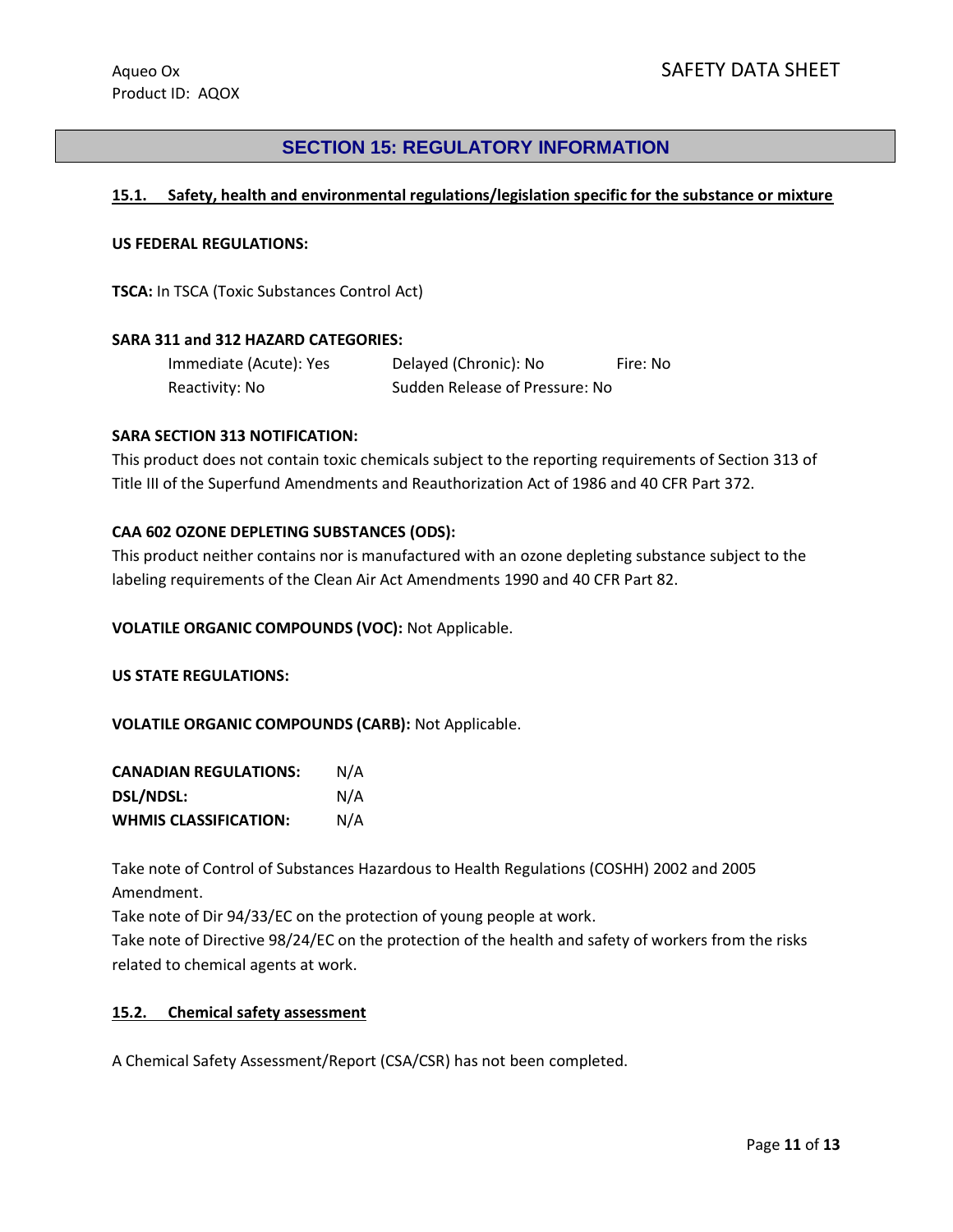# **SECTION 16: OTHER INFORMATION**

#### **Full text of R-phrases referred to under sections 2 and 3**

R36 - Irritating to eyes

#### **Full text of H-Statements referred to under sections 2 and 3**

H319 - Causes serious eye irritation

#### **Legend**

CAS - Chemical Abstracts Service

EINECS/ELINCS - European Inventory of Existing Commercial Chemical Substances/EU List of Notified

Chemical Substances

PICCS - Philippines Inventory of Chemicals and Chemical Substances

IECSC - China Inventory of Existing Chemical Substances

KECL - Existing and Evaluated Chemical Substances

TSCA - United States Toxic Substances Control Act Section 8(b) Inventory DSL/NDSL - Canadian Domestic Substances List/Non-Domestic Substances List

ENCS - Japan Existing and New Chemical Substances AICS - Australian Inventory of Chemical Substances

NZIoC - New Zealand Inventory of Chemicals

WEL - Workplace Exposure Limit

ACGIH - American Conference of Industrial Hygiene

DNEL - Derived No Effect Level

TWA - Time Weighted Average

IARC - International Agency for Research on Cancer

PNEC - Predicted No Effect Concentration

RPE - Respiratory Protective Equipment

LD50 - Lethal Dose 50%

LC50 - Lethal Concentration 50%

NOEC - No Observed Effect Concentration

PBT - Persistent, Bioaccumulative, Toxic

EC50 - Effective Concentration 50%

POW - Partition coefficient Octanol:Water

vPvB - very Persistent, very Bioaccumulative

ADR - European Agreement Concerning the International Carriage of Dangerous Goods by Road

IMO/IMDG - International Maritime Organization/International Maritime Dangerous Goods Code

ICAO/IATA - International Civil Aviation Organization/International Air Transport Association

MARPOL - International Convention for the Prevention of Pollution from Ships

OECD - Organisation for Economic Co-operation and Development ATE - Acute Toxicity Estimate

BCF - Bioconcentration factor

VOC - Volatile Organic Compounds